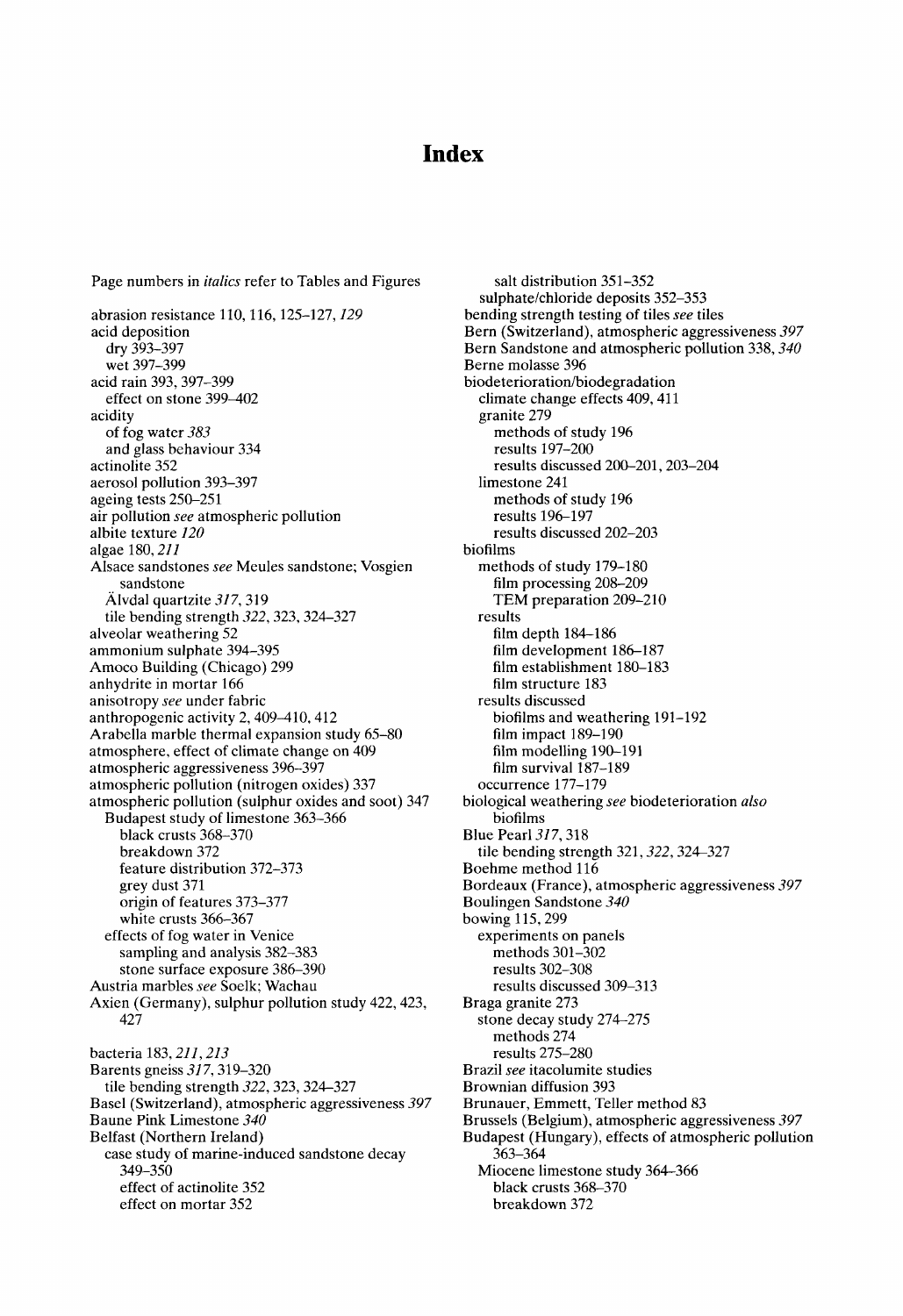feature distribution 372-373 grey dust 371 origin of features 373-377 white crusts 366-367 Bunter Sandstone carvings 427, *428 see also* Meules sandstone: Vosgien sandstone; Wesersandstein Cairo (Egypt) Mokattam Group as building stone composition 221,223 porosity 221-222. *224*  rate of weathering 227-233 stratigraphy 220-221 weathering forms 222-227 weathering products 233-237 monument legacy 217.218 monument weathering 219, *220, 228, 231*  calcite crystallography *151*  thermal cxpansion 65, 81 calcium oxalate 195, 196, 202 calcium sulphate *see* gypsum capillary absorption methods of measurement 21 results for sandstone 26-27 Caraca Group 137 carbon particles 401 carbonate rock surfaces and biolilm formation 177-179 methods of analysis 179-180 results biofilm depth 184-186 biofilm development 186-187 biofilm establishment 180-183 biofilm structure 183 results discussed biofilm impact 189-190 biofilm modelling 190-191 biofilm survival 187-189 biofilm and weathering 191-192 *see also* limestone biodeterioration Carboniferous stone *see* Dunhouse sandstone Carrara marble acid deterioration 398 atmospheric pollution effects *340,* 386, 387 bowing 299 consolidation and thermal testing 265,266 degradation *150*  fabric 257-258 freeze-thaw properties 14, 16, *17*  grain size *260*  hygric expansion 65 microfabric 10-11 and wave velocity 153, *156,* 158, 159-160 porosity 261 sulphation 332-333 texture 68-70, *71,260*  thermal expansion study 65-80 cathodoluminescence, Cretaceous sandstones 287, 288-289, 293-295 cation exchange capacity in sandstones methods  $43\overline{2}$ -433

results 433-435 unweathered sandstone 435-436 weathered sandstone 436-437 results discussed 437-439 chemical weathering *see* weathering citric acid mortar retarder 171 climate change 407-408 effect on weathering 410-412 microclimate 413 UK case studies 414-417 factors 409-410, 411, 412-413 compressional waves *see* ultrasonic wave velocity compressive strength gypsum-based mortar 166 mylonite ! 16, 125, *128*  Wesersandstein 110 conservation treatments 248-249 durability of treatments 250-252 efficiency of treatments 249-250 results discusscd 252-253 consolidants 255 effect on thermal dilation of marble 263-268, 268-269 appearance of marble 261-262 marble porosity 262-263 ultrasonic wave behaviour 268 types 256, **257**  *see also* water-repellant products Cretaceous sandstones (Germany) provenance and properties interpretation of provenance 291,295-296 mineralogy and petrology testing methods 285, 287 results 287-291 use in buildings 283-285 crust formation due to atmospheric pollution 330-332,363,401-402 Budapest (Hungary) study black crusts 368-370 feature distribution 372-373 origin of features 373-377 white crusts 366-367 Venice (Italy) study 383, 385,387,389, 390 cryoclasty *see* freeze-thaw crystal wedging 52 cyanobacteria 180, *182,* 198, 203,214 Dala sandstone *317,* 319 tile bending strength *322,* 323,324-327 darapskite 280 Dartmoor granite biodeterioration 199-200, 202 density 110, 235, 236 desalination 52, 59 diagenesis in Wesersandstein 105-108 Diamant marble thermal expansion study 65-80 dissolution and climate change 411 dolerite *317,* 318-319 tile bending strength 321, 322, 324-327 dolomite, thermal expansion 65, 81 dolomitic marble *see* Sivec marble; Swedish marble Dresden (Germany) sulphur pollution 424, 425, 427 dry deposition 393-397 Dumfries Sandstone 350, *351,358, 359*  Dunhouse Sandstone 350, *351,358, 359*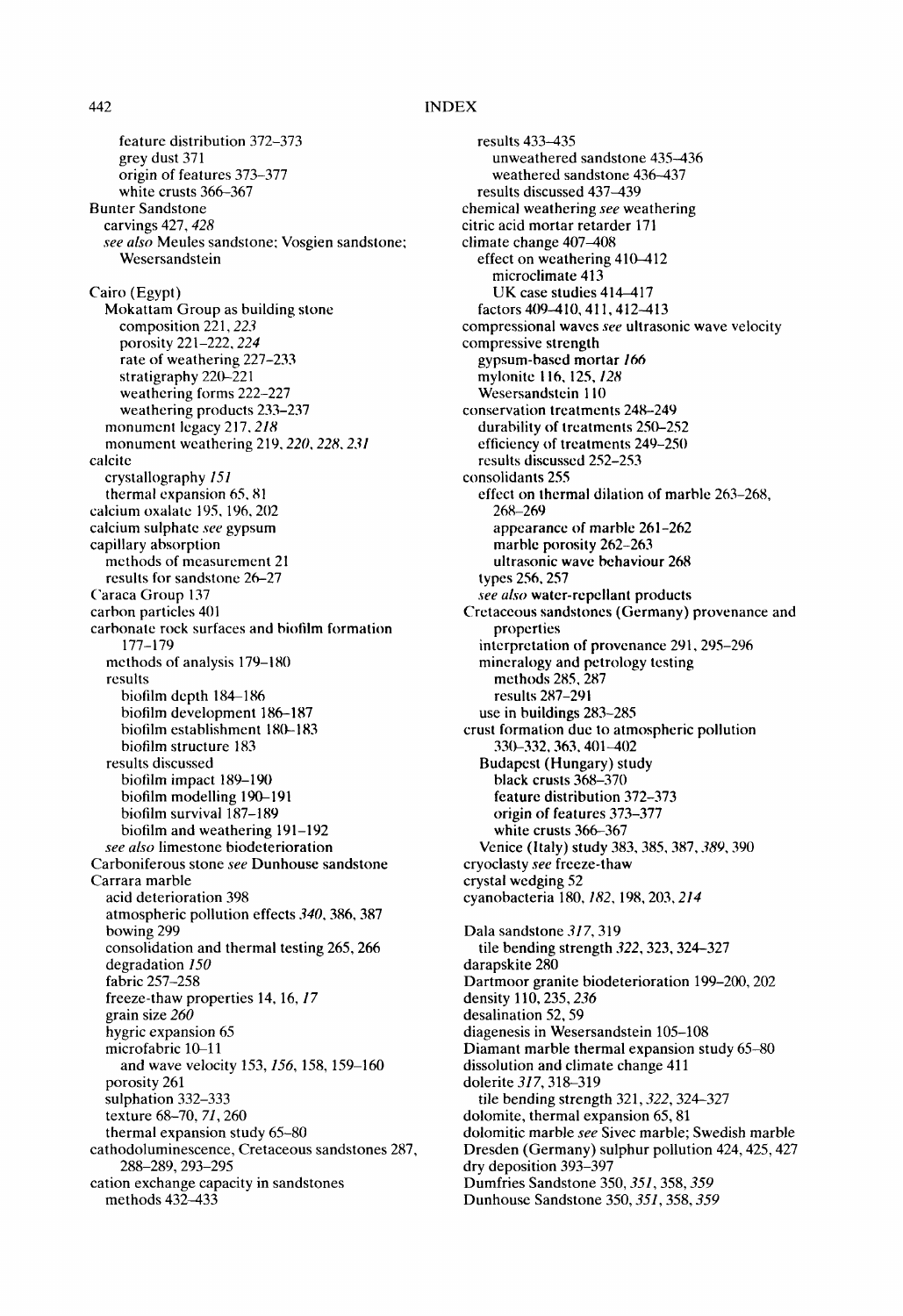efflorescence 53 Egypt *see* Cairo Eichbiihl Sandstone 432 electron microscopy techniques for biofilms film processing 208-209 TEM preparation 209-210 *see also* SEM images Ely cathedral limestone biodeterioration *196, 197, 198*  epsomite *see* magnesium sulphate fabric anisotropy in mylonite 115-116 experimental measurement 116-117 results 117-127 results discussed 127-133 itacolumite study 138 in marble 10-11 effect on bowing 302-305,309-311 falling damp 52 Fe (iron) patinas 203 Finlandia Hall (Helsinki) 299 flexibility testing of itacolumite method 138 results 138-144 results discussed 144-146 flexible quartzite *see* itacolumite flexural strength 110 fly ash 329, 336-337,347, 396, 401 fog water 382-383,398 fracture system analysis 108 France *see* Meules sandstone; Vosgien sandstone freeze-thaw ageing test 250-252 effect of climate change on 410 effect on marble 10, 14 effect on sandstone methods of study 21-22 results 22-28 results discussed 28-31 resistance, Wesersandstein 110 Freiberg (Germany), atmospheric aggressiveness *397*  fretting 52 frost and salt weathering 58 fungi and rock colonization 180, 181, 183 gas pollution 393-397 Geneva (Switzerland), atmospheric aggressiveness *397*  geochemistry, Globigerina Limestone Formation 43, 44, 47 Germany see Görlitz region; Peccia marble study; Saxony; Zittau region Gitano marble thermal expansion study 65-80 glacial retreat and biofilm development 183 glass decay 330, 334 global warming *see* climate change Globigerina Limestone Formation research programmes *41*  church buildings 42 geochemistry 37-39, 43, 44, 47 mineralogy 43, 44, 45 petrology 46-47

porosity 39, 43, 44 45, 46 temple buildings 39-40 weathering 47-49 stratigraphy *35,* 36-37 franka 33, *36*  soil 33, *36*  gneiss *317,* 319-320 and atmospheric pollution *340*  tile bending strength *322,* 323, 324-327 Görlitz region sandstones interpretation on provenance 291 mineralogy and petrology testing methods 285, 287 results 287-291 use in buildings 283-285 Gozo *see* Maltese Islands Grand Arche de la Defense (Paris) 299 granite biodeterioration methods of study 196 results 197-200 results discussed 200-201,203-204 stone decay study, Braga (Portugal) 274-275 methods 274 results 275-280 tile bending strength 316, 317, 321, 322, 324–327 Grauer Wesersandstein *see under* Wesersandstein Greece, marbles Greece marble thermal expansion study methods 67-68 results 72-78 results discussed 78-79 texture 68-70 Grossjena carvings 427, *428*  Grosskunzendorf marble thermal expansion study 65-80 groundwater 280, 412 gypsum formation biological mediation of 198, 204 in crusts 373-374, 376, 377, 394, 400, 401,422 effect of salt on 55,351 from groundwater 280 growth 383 on limestone 385 on marble *387,* 388 on sandstone 347 mechanism for growth 329-332 reaction with actinolite 352 S isotope composition 425-427 gypsum-based mortar historic uses 165-166 properties 166-171 water resistance 171-173 Hagar Qim temple 33, *34*  halite 55, 59 haloclasty *see* salt crystallization heating and cooling *see* thermoclasty hexahydrite 280 honeycomb weathering 52 human activity *see* anthropogenic activity humidity and salt weathering 56

Hungary *see* Budapest

hydrology and climate change 409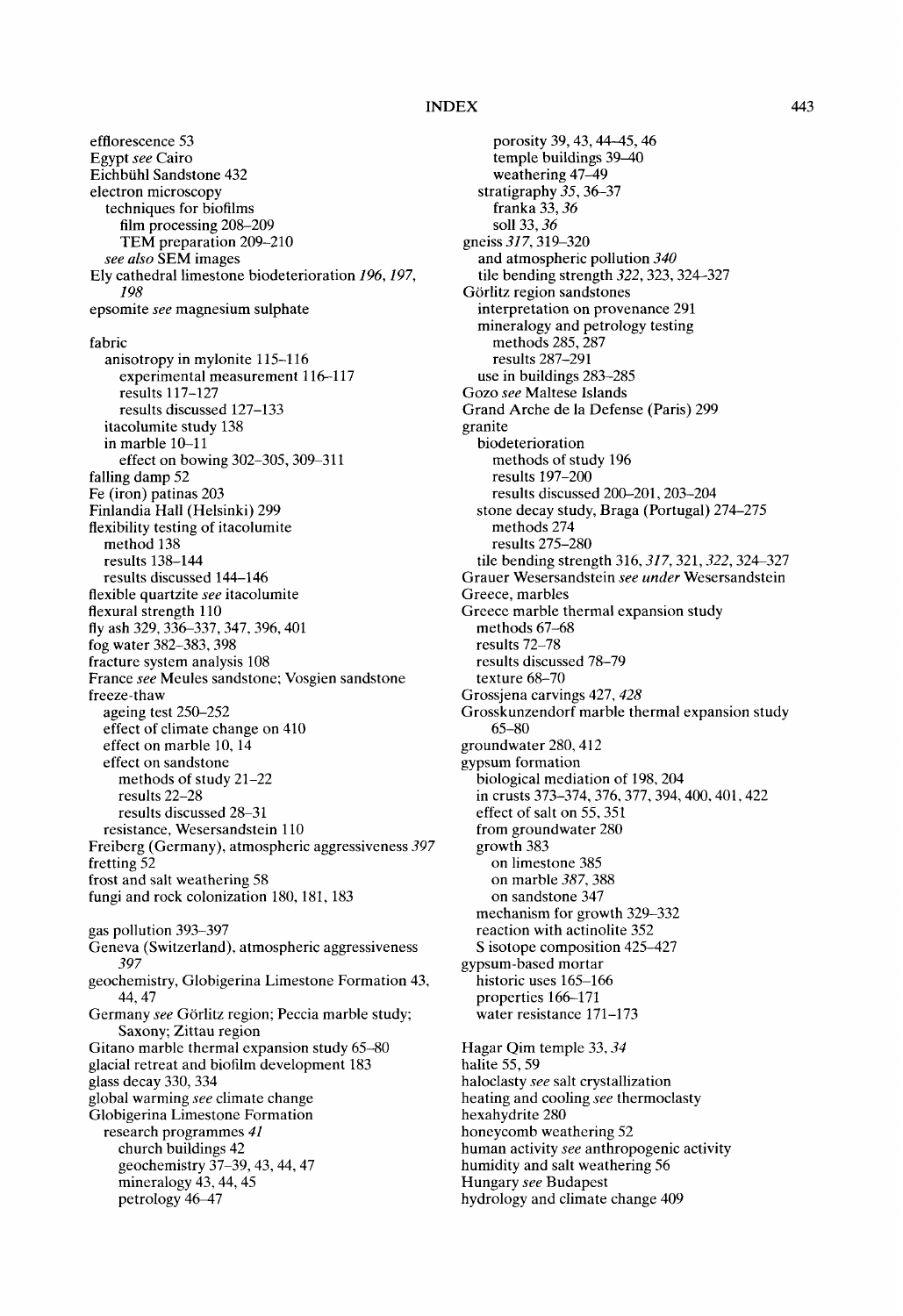hydrolysis and climate change 411 hydrophobic treatment *see* water-repellant products

Iddefjord granite *317,* 318 tile bending strength 321,322, 324-327 Indiana limestone 398 iron (Fe) patinas 203 Istrian stone 385,399 Itabria Group 137 itacolumite 137 flexibility testing method 138 results 138-144 results discussed 144-146 Italian marble porosity and temperature analysis methods 82-84 results 84-85 results discussed 85-87 *see also* Carrara; Lasa; Sterzing Jamtland limestone *317,* 319 tile bending strength *322,* 323, 324-327 Jaumont limestone 338, *340, 341,396*  Kauffung marble, microfabric and wave velocity 153, 154. *156,* 159 iarvikite *317,* 318 tile bcnding strength 321,322, 324-327 Lasa marble consolidation and thermal testing 266 fabric 259 grain size *260*  microfabric and wave velocity experimental methods 152-153 results 153-162 texture 68-70, 260 thermal expansion study 65-80 ultrasonic wave velocity 268 Lausanne (Switzerland) atmospheric aggressiveness *397*  atmospheric pollution effects *338*  Leithakalt calcarenite 399, *400, 401*  leucogranite decay, Portugal 275 methods of analysis 274 results 276, *277*  lichen 180, 181, 182 in biofilms *212*  model of growth 190-191 role in granite biodeterioration 197-200 mechanisms 200-202, 203-204 role in limestone biodeterioration 196-197 mechanisms 202-203 limestone atmospheric pollution effects 338, *340, 341,343*  Istrian stone 385 biodeterioration methods of study 196 results 196-197 results discussed 202-203 *see also* carbonate rock surfaces Miocene oolitic of Hungary 364-366 black crust 368-370

breakdown 372 grey dust 371 origins of features 373-377 weathering feature distribution 372-373 white crust 366-367 Tertiary Mokattam Group of Cairo composition 221,223 monuments and weathering 217,218, 219, *220, 228. 231*  porosity 221-222, *224*  rate of weathering 227-233 stratigraphy 220-221 weathering forms 222-227 weathering products 233-237 Tertiary Páramo Limestone Formation of Spain conservation 248-252 deterioration 247-248 patina 246-247 petrography 243,244-245 petrophysics 243, 245-246 tile bending strength 317, 319 322, 323, 324-327 Lisboa (Port ugal), atmospheric aggressiveness *397*  London (UK) atmospheric aggressiveness *397*  micro-erosion study 414, *416*  Lucerne (Switzerland). atmospheric aggressiveness *397*  Lugano (Switzerland), atmospheric aggressiveness *397*  magnesium sulphate (epsomite) 53, 59,280, 395,423 magnetic susceptibility 118 Main Sandstone *340*  Maltese Islands (Malta and Gozo) building stones 33-35 geological setting 35-37 Globigerina Limestone studies research programmes 37-40 results 43-49 marble *317,* 320 anisotropy 151 bowing panels, experiments on methods 301-302 results 302-308 results discussed 309-313 degradation 149, *150*  history of study 9 microfabric and wave velocity experimental methods 152-153 results 153-162 petrophysical studies methods 10 results 10-14 results discussed 14-17 results freeze-thaw 14 porosity and temperature analysis methods 82-84 results 84-85 results discussed 85-87 porosity and wave velocity 151-152 sulphation 332-333 thermal behaviour post consolidation 255,256-257 effect on dilation 262-268 effect on marble porosity 262-263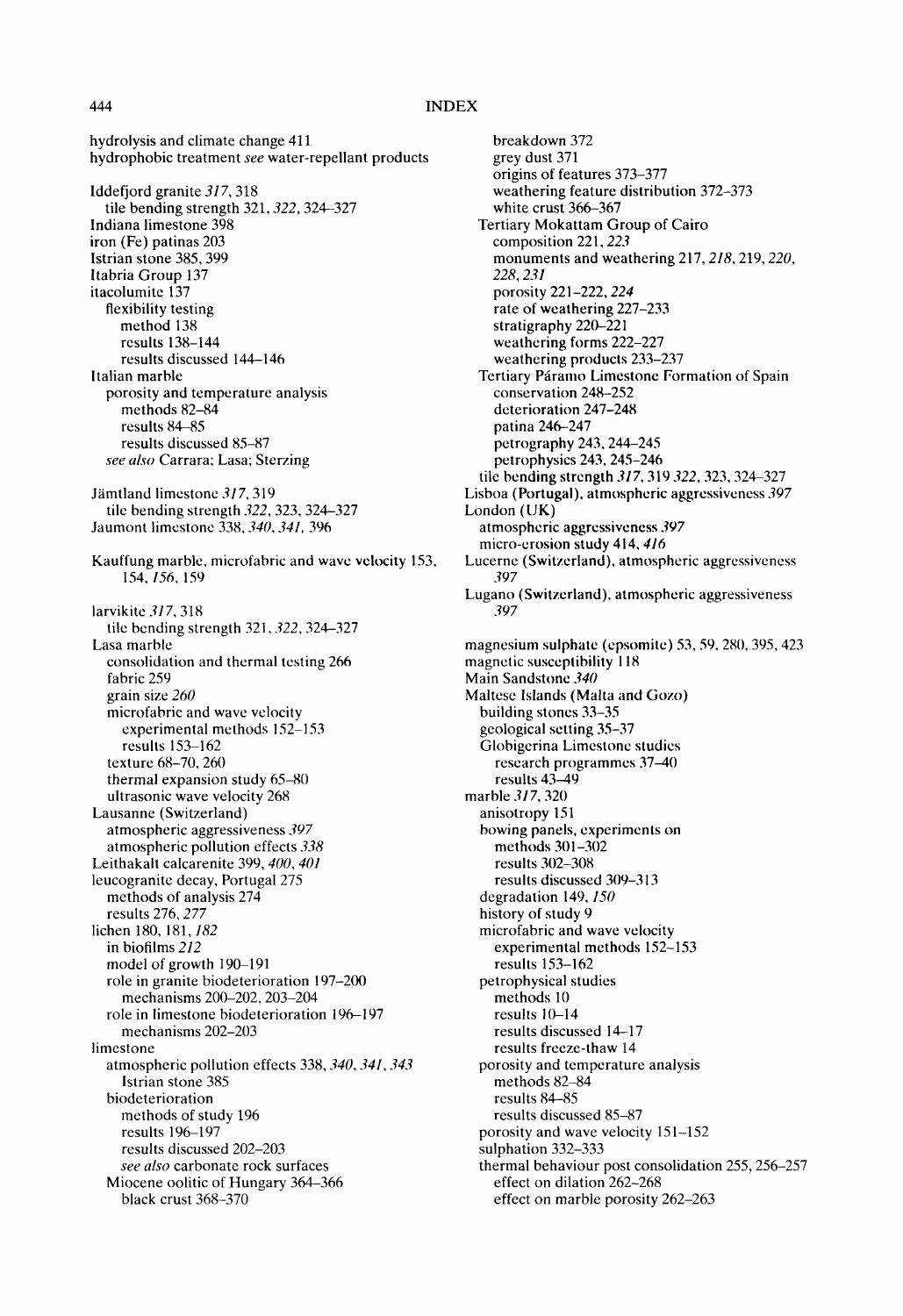effect on ultrasonic waves 268 overall results discussed 268-269 sample fabric 257-260 sample texture 260 thermal expansion studies methods 67-68 results 72-78 results discussed 78-79 texture 68-70, *71*  thermal stress degradation 89, *90*  finite element modelling of 90-101 tile bending strength *322,* 323, 324-327 Venetian monument decay 386, 387,390 weathering *66*  marine-induced decay 58 case study in Belfast 349-350 effect of actinolite 352 effect on mortar 352 salt distribution 351-352 sulphate/chloride deposits 352-353 introduction 347-349 laboratory simulations microclimate effects 353-355 salt loading effects 355-357 modelling block retreat 357-360 Mars, honeycomb weathering 59 Meules sandstone freeze-thaw response study methods 21-22 results 22-28 results discussed 28-31 micro-organisms *see* biofilms microcracking of marble 149 finite element modelling of methods 90-95 results 95-98 results discussed 99-101 wave velocity study experimental methods 152-153 results 153-162 microcracking of mylonite 116, 119-122 microfabric, marble 10-11 Milan (Italy) atmospheric pollution *338, 340, 397*  Minas Supergroup 137 mineralogy Cretaceous sandstones 287-288, 291 Globigerina Limestone Formation 43, 44, 45 mylonite 116, 117 Obernkirchen Sandstone 432 mirabilite 424 Moeda Formation 137 Mokattam Group composition 221, 223 monuments and weathering 217, *218,* 219, *220, 228, 231*  porosity 221-222, *224*  rate of weathering 227-233 stratigraphy 220-221 weathering forms 222-227 weathering products 233-237 molasse d'Ostermundigen 396 mortar historic uses 165-166 properties 166-171 reaction with sandstone 352

water resistance 171-173 Munich (Germany), atmospheric aggressiveness *397*  muscovite texture *121*  mylonite fabric anisotropy experimental measurement 116-117 results 117-127 results discussed 127-133 Nero Zimbabwe dolerite *317,* 318-319 tile bending strength 321, 322, 324-327 Nersac Limestone *340*  Neuchätel (Switzerland), atmospheric aggressiveness *397*  nitratine 280 nitre 280 nitric acid 394, 396 nitrogen oxides (NOx) pollution 337, 394, 395-396 Nuevo Baztán palace (Spain) 241-242 building stone conservation 248-252 building stone deterioration 247-248 building stone patina 246-247 building stone tests petrography 243, 244-245 petrophysies 243, 245-246 environmental setting 243, 247 Obernkirchen Sandstone cation exchange capacity 433-435 significance of  $4\overline{37} - 4\overline{39}$ unweathered 435-436 weathered 436-437 mineralogy 432 object-oriented finite (OOF) element modelling of marble degradation methods 90-95 results 95-98 results discussed 99-101 Oeconomicum Building (Goettingen University, Germany) bowing marble panels, experiments on methods 301-302 results 302-308 results discussed 309-313 building characterisation 300-301 climatic setting 301 organic acids and biodeterioration 203 Ouro Preto Stone 137 oxalate patina 195,196,202,246 P wave velocity *see* ultrasonic wave velocity Palissandro marble freeze-thaw 14 microfabric 10-11 properties discussed 16 texture 68-70 thermal expansion studies 65-80 Páramo Limestone Formation properties as building stone conservation 248-252 deterioration 247-248 patina 246-247 petrography 243, 244-245 petrophysics 243, 245-246 Paris (France) atmospheric pollution *330, 334, 397*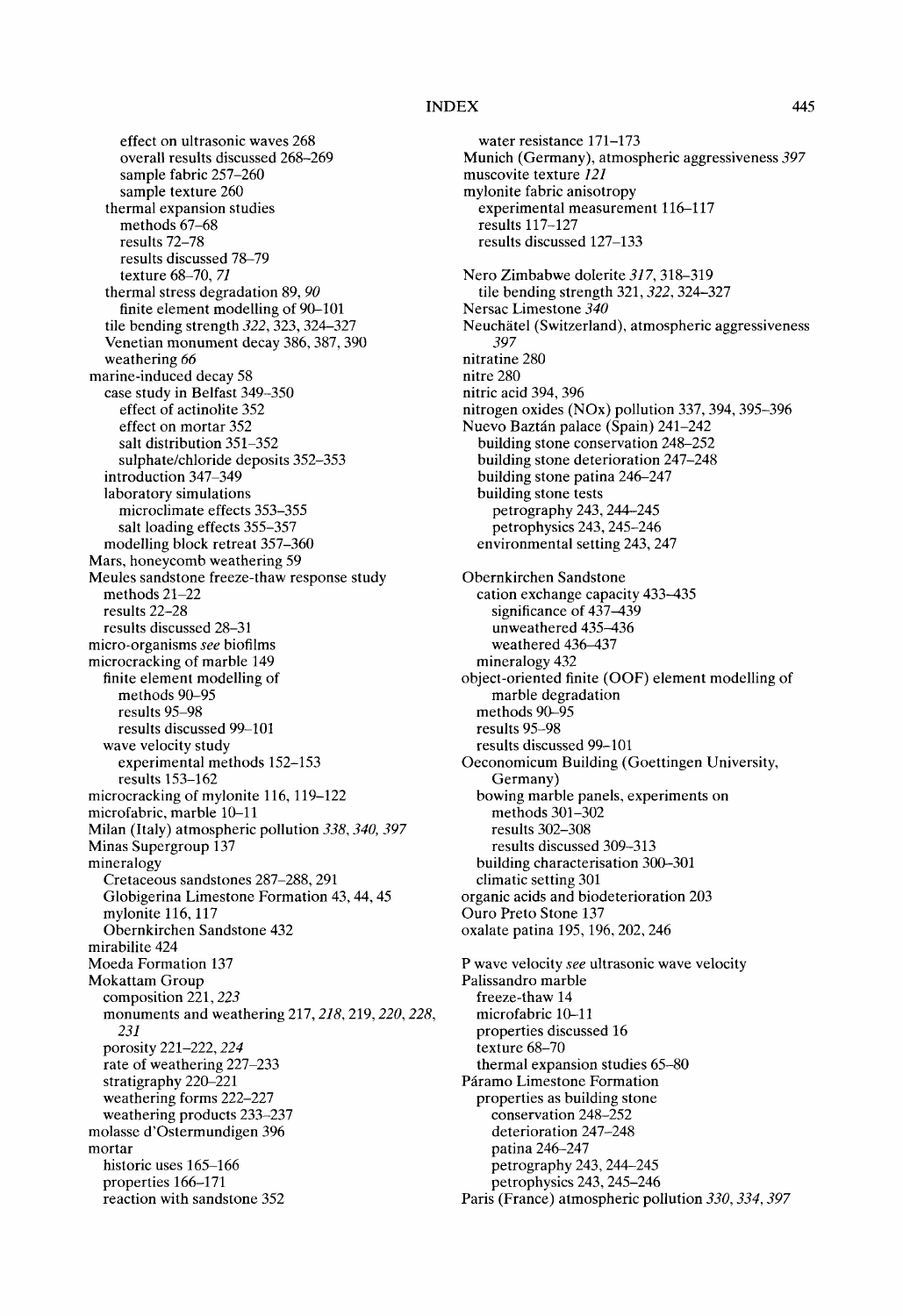particle size distribution, Cretaceous sandstones 288 particulate matter pollution 393-397 patinas 207,330-332 granite 276, 279 limestone 246-247 *see also* crust formation Peccia marble bowing panels methods of measurement 301-302 results 302-308 results discussed 309-313 penetrating damp 52 Pennsylvania blue marble 398-399 permeability 21. 308 Permian stone *see* Dumfries sandstone petrography itacolumite 138-139 Meules sandstone 22, *23*  Páramo Limestone Formation 243, 244-245 Vosgien sandstone 22, 23 Wesersandstein 105 petrology Cretaceous sandstones 287-288. 291 Globigcrina Limestone Formation 46-47 pctrophysical properties marble 10, 14-17 freeze-thaw 14 microfabric 10-11 texture 11-12 thermal expansion 12-14 sandstone 21-22.28-3 I dilation 28 P wave response 25-26 petrography 22 porosity 22-25 transfer properties 26-27 Wesersandstein 110-111, 112 pH of fog water *383*  and glass behaviour 334 physical weathering *see* weathering Pincz6w limestone 399 Piracicaba Group 137 Poland, marbles *see* Grosskunzendorf pollution *see* atmospheric pollution polymethyl-methacrylate (PMMA) as a consolidant 256. 257 effect on marble 261-263. 266-269 polysilicic acid ester (PSAE) as a consolidant 256, 257 effect on marble 261-263.266-269 pore modelling, gypsum-based mortar 167-169. *170*  porosity change in weathering profile 235, 236 Cretaceous sandstones 287, 289, 291, 293, 295 effect on pollution crusts 333 Globigerina Limestone Formation 43, 44-45, 46 gypsum-based mortar 167. *169*  impact of salt crystals 55 itacolumite study 138. 141 marble 10. 386 consolidated 262-263 effect on wave velocity 151-152 effect on bowing 305 experimental measurement 82-84

experimental results 84-85 experimental results discussed 85-87 modelling 161-162 Mokattam Group 221-222.224 mylonite 116 Páramo Limestone Formation 246 sandstone 21, 22-25 Wesersandstein 110 Portland Limestone and pollution 343 Portugal granite *see* Braga granite marble *see* Rosa Estremoz marble poulticing 59 pressure effect on wave velocity 157-158 Pricborn marble consolidation and thermal testing 265.266.267 fabric 258-259 grain size *260*  microfabric and wave velocity *156.* 158 porosity 261 texture 260 provenance recognition in sandstones 291. 295-296 Pyramids (Egypt) *Ztl. 2.t2*  quartz texture *120*  itacolumitc study 138. 141-144 rising damp 52 Rochlitz (Germany). sulphur pollution study 422.423 Rome ( italy), atmospheric aggressiveness *397*  Rosa Estrcmoz marble bowing 31 I thermal expansion study 65-80 Roter Wesersandstein see under Wesersandstein saccharoidal marble 386, 390 St Margrethcn Sandstone *340*  St Paul's Cathedral (London) micro-erosion study 414.416 Saint-Trophimc Church (Aries. France) 335 salt creep 53 salt crystallization (haloclasty) 52 ageing test 250-252 effect of climate change on 410 salt damp 52 salt extraction 52 salt hydration distress 52 salt loading on Cairo monuments 233, 234, 237 salt pollution by capillary action 333 effect on granite 279-280 salt weathering 431 experimental observations 55-56 field observations 56-58 history of research 52 interactions 53.54 methods of study 56 potential 59 theory 53-55 treatment 58-59 *see also* marine-induced decay sandstone and atmospheric pollution effects 338. *339, 340*  cation exchange capacity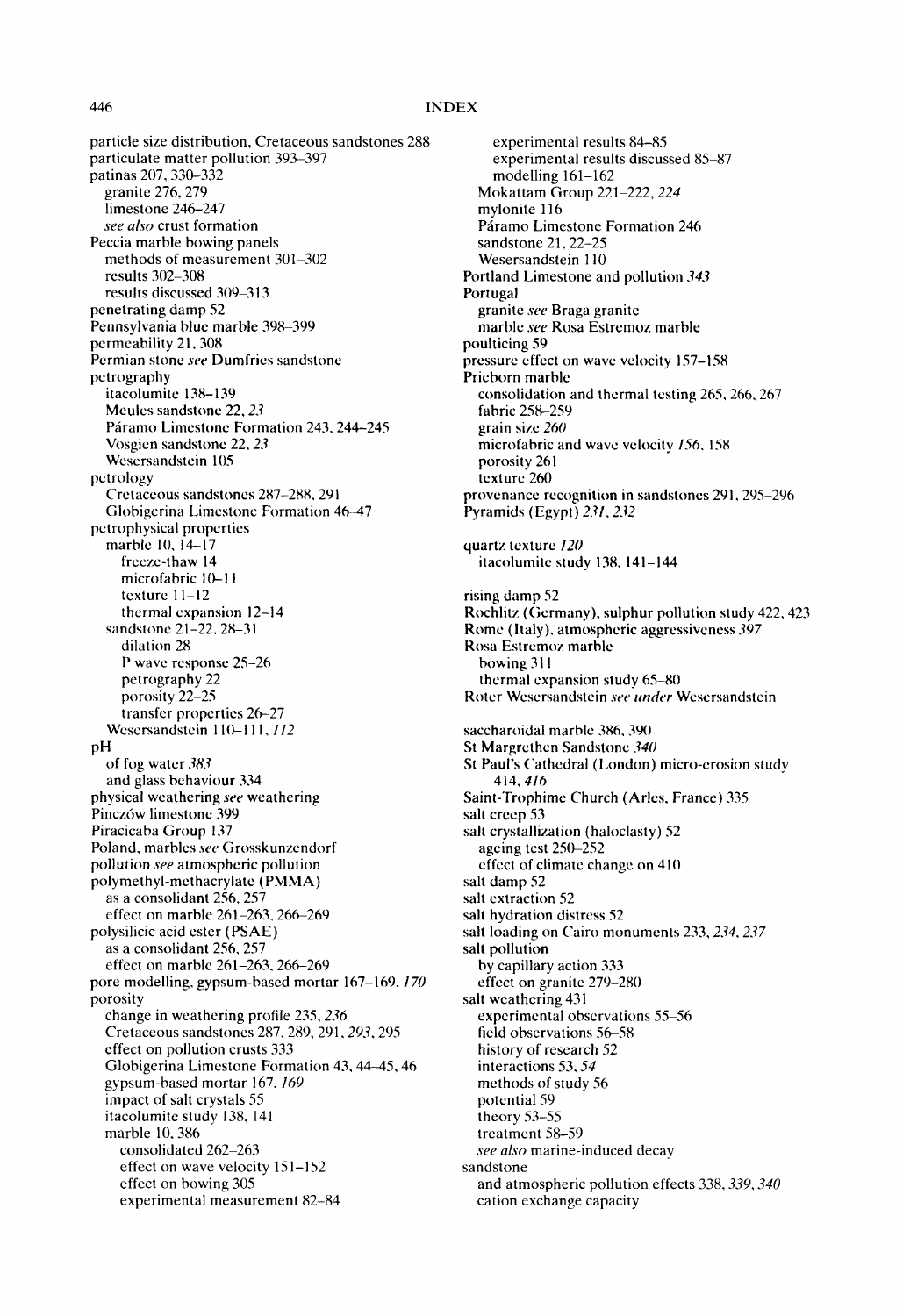methods of measurement 432-433 results 433-437 results discussed 437-439 petrophysical properties Alsatian sandstone 21-28 Wesersandstein 103-111 salt weathering 347-349 case study in Belfast 349-352 tile bending strength *317,* 3t9, *322,* 323, 324-327 *see also* Gorlitz region; Zittau region Saxony (Germany) sulphur pollution study 419, 421-424 isotopic source differentiation 424-427 results 427-428  $see also Görlitz region also Zittau region$ Scrabo Sandstone 350, *351,358, 359*  sea level, effect of climate change on 409, 411 SEM images atmospheric pollutants *331,332, 335, 336, 387, 400, 401,402*  biodeterioration *180, 197, 198, 199, 200, 201,202, 279*  granite *279*  gypsum-based mortar *167, 168,172, 173, 174*  impregnated stone *250, 251,262*  itacolumite *140*  marble *91, 150*  mylonite *126, 130*  sandstones *23,* 287,290, *292*  Sesia-Lanzo Zone mylonite *see* mylonite Sivec dolomitic marble finite element modelling of degradation 90-101 smoke pollution 334-337 sodium sulphate 53, 395 Soelk marble, thermal expansion study 65-80 soil water and pollutants 427 soluble salts and weathering 45 Spain see Nuevo Baztán palace Sterzing marble consolidation and thermal testing 266 fabric 259-260 freeze-thaw 14 grain size *260*  microfabric 10-11 porosity 261 properties discussed 16 texture 68-70, 260 thermal expansion 65-80 Stone Album carvings 427, 428 stone lace/lattice 52 storminess, effect of climate change on 409 Strasbourg cathedral study *see* Meules sandstone; Vosgien sandstone stress-strain curves *128*  sulphates 52, 204 sulphur pollution and sulphation 347, 394, 395, 396, 419 changes with time coal and oil smoke 336-337 wood smoke 334-336 effect of climate change 411 effect on glass 333-334 effect of humidity 332-333 effect of porosity 333

German case study 421-424 isotope analysis results 427-428 isotope composition 419-421 isotope source differentiation 424-425 atmosphere 425-427 building materials 425 soil 427 mechanism 329-332 modelling dose response 340-342 quantification of effects 337-338 supercooling 19 supersaturation and salt weathering 55 surfactants and salt weathering 58 Swedish marble porosity and temperature experimental analysis methods 82-84 results 84-85 results discussed 85-87 syenite *317,* 318 tile bending strength 321,322,324-327 syngenite 280 tafoni 52 temperature effect of climate change on 409 experimental effects on marble methods 82-84 results 84-85 results discussed 85-87 tensile strength 21-22 mylonite 116, 122-125 Tertiary stone *see* Globigerina Limestone Formation; Mokattam Group; Páramo Limestone Formation *also under* Budapest texture marble 11-12 mylonite 116, 118-119 Thassos marble thermal expansion study 65-80 tile bending strength *322,323,324-327*  thenardite 280, 424 thermal dilation of marble 255 effect of consolidant treatment 256, 257, 263-268 appearance 261-262 effect on porosity 262-263 thermal expansion carbonates 81 marble 10, 12-14 methods of analysis 67-68 results 72-78 results discussed 78-79 thermal stress degradation of marble finite element modelling of methods 90-95 results 95-98 results discussed 99-101 thermonatrite 280 tiles, impregnated bending strength tests method 321 results 321-323 results discussed 324-327 methods of production 320-321 Touraine tuffeau 333 trace fossils *40*